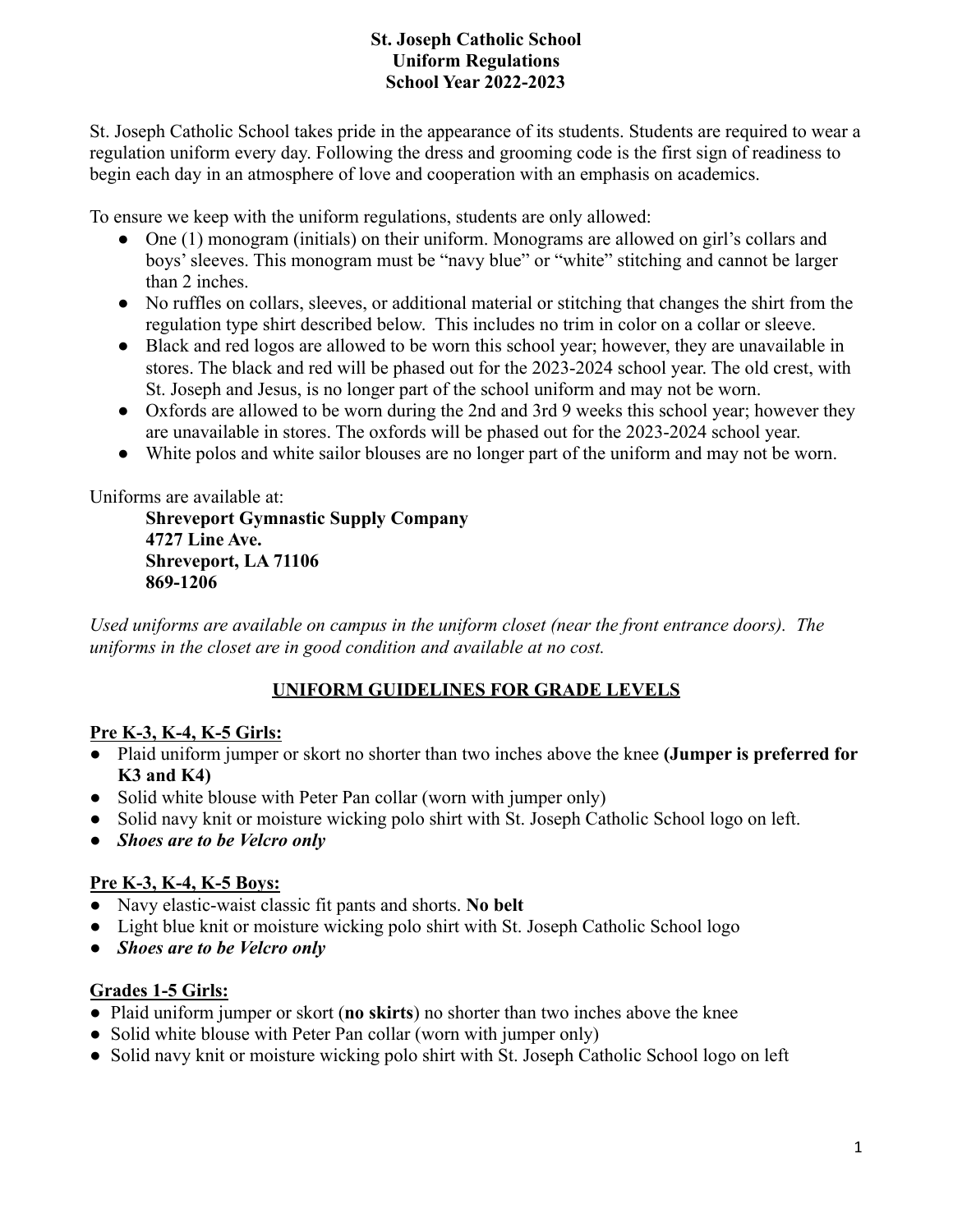#### **St. Joseph Catholic School Uniform Regulations School Year 2022-2023**

### **Grades 1-5 Boys:**

- Navy classic fit shorts or pants. Shorts are to be no shorter than two inches above the knee.
- Light blue knit or moisture wicking polo shirt with St. Joseph Catholic School logo on left
- Belt-navy, brown, or black required

# **Middle School Girls:**

- Solid navy knit or moisture wicking polo shirt with St. Joseph Catholic School logo
- **●** Light blue button-down oxford shirt with St. Joseph Catholic School logo (*2nd & 3rd 9 weeks only)*
- **●** Plaid uniform skirt or skort no shorter than two inches above the knee

### **Middle School Boys:**

- Light blue knit or moisture wicking polo shirt with St. Joseph Catholic School logo on left
- Navy shorts or pants. Shorts are to be no shorter than two inches above the knee.
- Light blue button-down oxford shirt with St. Joseph Catholic School logo (*2nd & 3rd 9 weeks only)*
- **●** Belt Navy, Brown or Black

# **All Students:**

- Shirts must be tucked in except for spirit shirts.
- All girls are expected to wear shorts or bloomers under jumpers and skirts.
- Shorts, skirts, or skorts are not to be rolled up.
- **Socks**: white, black, or navy must be visible and cannot be the type of socks that are below the top of shoes. Socks are required with all shoes and should touch or come close to the ankle of the student. Socks are not required when wearing tights.
- **Shoes:** Rubber sole shoes suitable for school wear. **LIGHT UP SHOES, CROCS, SANDALS, HEELS AND BOOTS OF ANY KIND ARE NOT PERMITTED**
- **Undershirt**: only plain white or navy short or long sleeves will be permitted.
- **Turtle-neck:** solid white or navy (no writing, graphics or logos) worn with jumpers and under oxford and polo shirts (long or short sleeves)
- **Leggings/Tights: (Girls only)** Navy, grey, or white tights or leggings. Must be plain in style and solid in color.

# **Outerwear approved for inside wear:**

- Navy or Green sweatshirt with St. Joseph Catholic School logo
- Navy fleece jacket  $-$  SJS logo optional
- Navy or white cardigan SJS logo optional
- Any SJS team sport jacket
- Any SJS Spirit sweatshirt (ex. Sold by BSN Sideline Store, PTO, or Shreveport Gymnastics)

#### **\*\*Only Navy/Dark Green/White outerwear is approved for Mass. Hoodies are not allowed in Mass\*\***

**Any other outerwear must be removed when indoors. The hood of a jacket is not permitted to be worn indoors.**